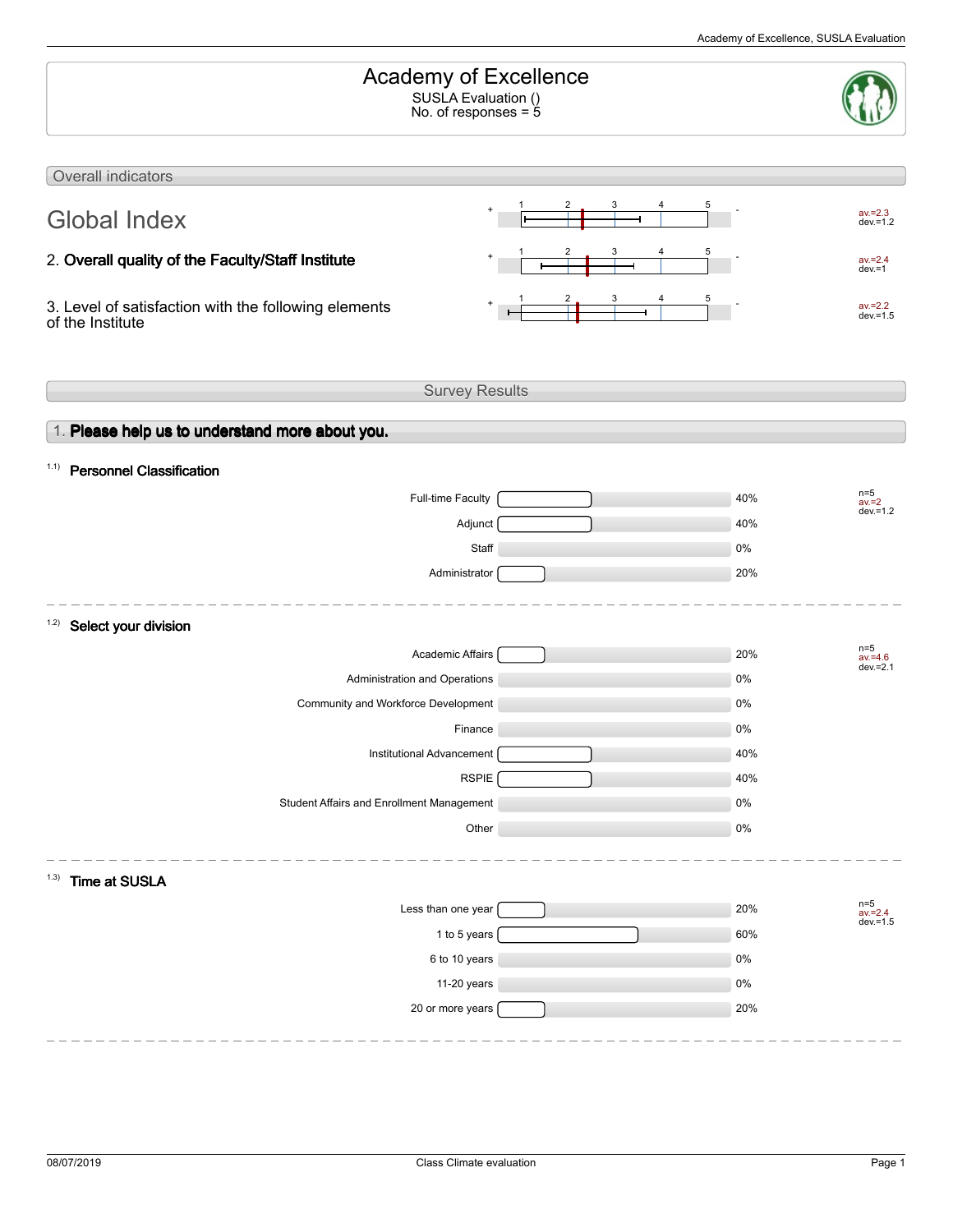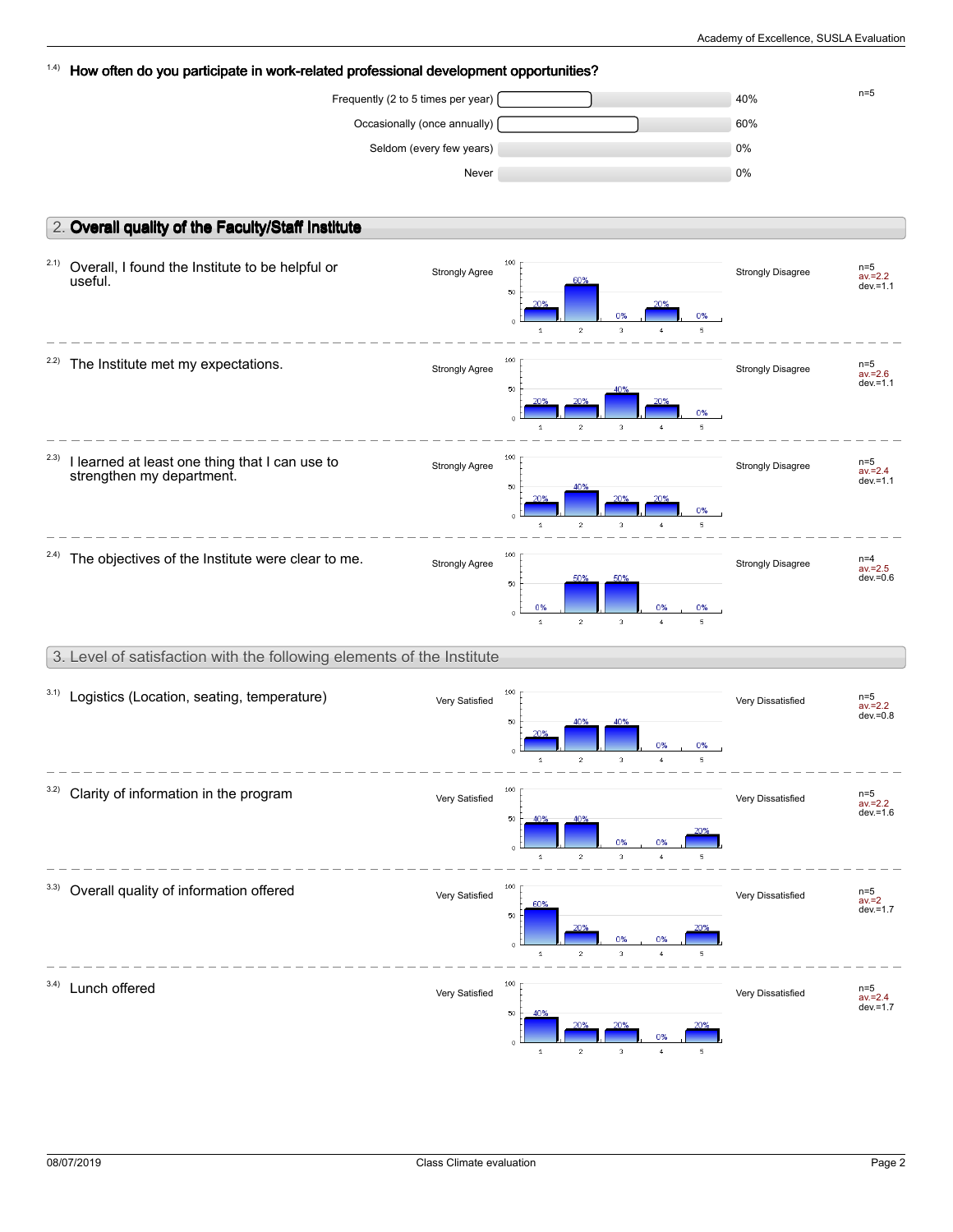|   |       | າ     |    |    |      |
|---|-------|-------|----|----|------|
| x |       |       |    |    |      |
|   | 100%  | 0%    | 0% | 0% | 100% |
| 2 | 33.3% | 66.7% | 0% | 0% | 100% |
| 3 | 0%    | 0%    | 0% | 0% | 0%   |
|   | 0%    | 100%  | 0% | 0% | 100% |
| 5 | 0%    | 0%    | 0% | 0% | 0%   |
|   | 40%   | 60%   | 0% | 0% | 100% |

- 1: Strongly Agree
- 2: Agree
- 3: Neutral
- 4: Disagree
- 5: Strongly Disagree



### x: Overall, I found the Institute to be helpful or useful. y: **How often do you participate in work-related professional development opportunities?**

- 1: Frequently (2 to 5 times per year)
- 2: Occasionally (once annually)
- 3: Seldom (every few years)
- 4: Never